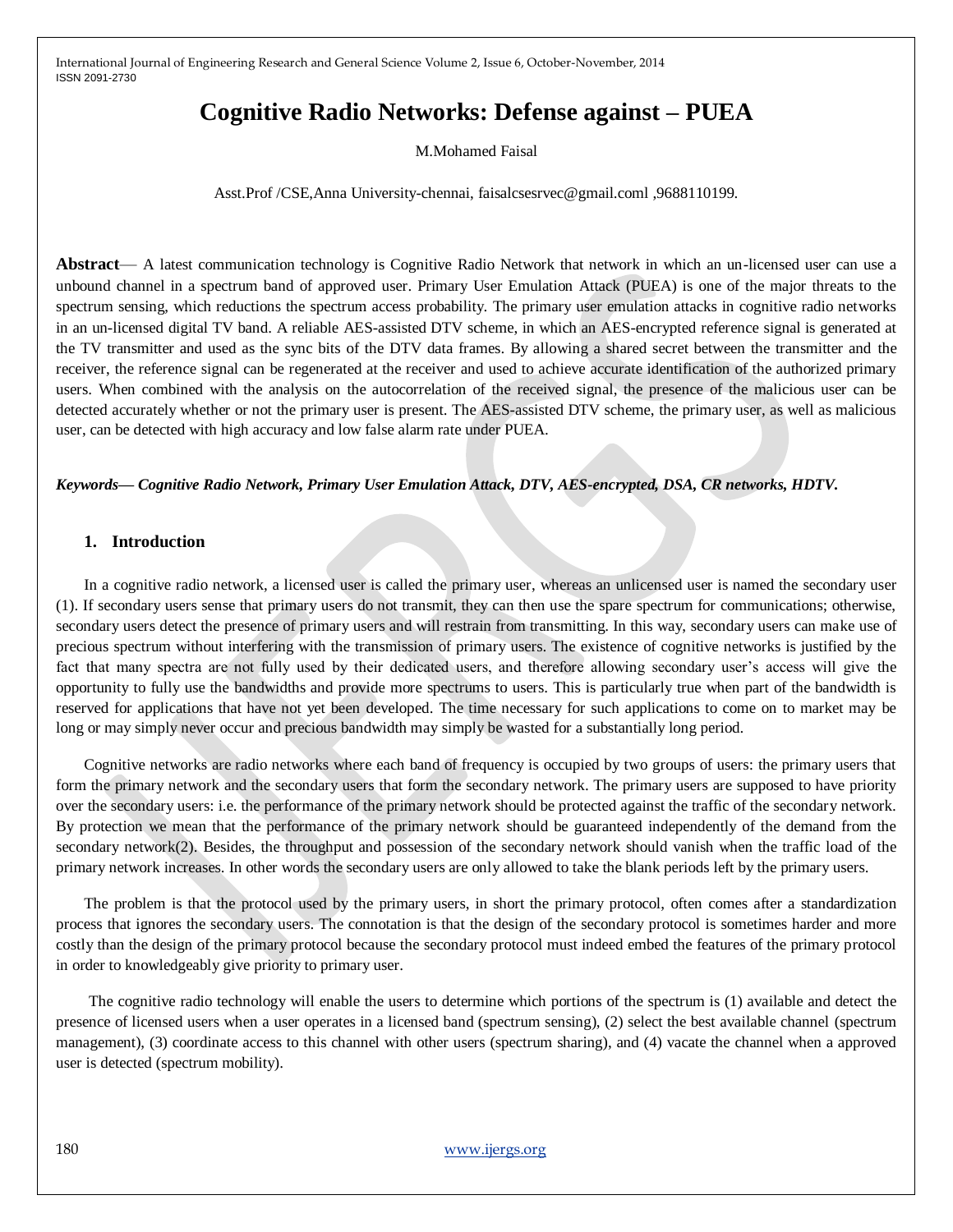The main functions of Cognitive Radios are:

(i) Spectrum Sensing: It refers to detect the vacant spectrum and sharing it without harmful interference with other users. It is an important requirement of the Cognitive Radio network to sense spectrum holes, detecting primary users is the most efficient way to detect spectrum holes.

(ii) Spectrum Management: It is the task of capturing the best available spectrum to meet user Communication requirements. Cognitive radios should decide on the best spectrum band to meet the Quality of Service requirements over all available spectrum bands, therefore spectrum management functions are required for Cognitive radios, these management functions can be classified as:

- Spectrum analysis
- Spectrum decision

(iii) Spectrum Mobility: It is defined as the process when a cognitive radio user exchanges its frequency of operation. Cognitive radio networks target to use the spectrum in a dynamic manner by allowing the radio terminals to operate in the best available frequency band, maintaining seamless communication requirements during the transition to better spectrum.

(iv) Spectrum Sharing: It refers to providing the fair spectrum scheduling method, one of the major challenges in open spectrum usage is the spectrum sharing.

## **2. AES-assisted DTV scheme**

AES-assisted DTV scheme: The primary user generates a AES-encrypted reference signal (pseudo-random). It is used as the sync bits in the field sync segments remain unchanged for the channel estimation purposes. At the receiving end, the reference signal is regenerated for the detection of the primary user and malicious user.

#### **2.1 DTV Transmitter**

The DTV transmitter obtains the reference signal as follow: first, generating a pseudo-random (PN) sequence, then encrypting the sequence with the AES algorithm. Note that a pseudo-random sequence is first generated using a Linear Feedback Shift Register (LFSR) with a secure initialization vector (IV). Once sequence is generated, it is used as an input to the AES encryption algorithm and a 256-bit secret key is used for the AES encryption so that the maximum possible security is achieved(3).Denote the PN sequence by x, then the output of the AES algorithm is used as the reference signal, which can be expressed as:

 $s = E (k, x) ... (1)$ 

Here k is the key, and  $E(\cdot, \cdot)$  denotes the AES encryption operation. The transmitter then places the reference signal s in the sync bits of the DTV data segments.

The secret key can be generated and distributed to the DTV transmitter and receiver from a trusted 3rd party in addition to the DTV and the CR user. The 3rd party serves as the authentication Centre for both the primary user and the CR user, and can carry out key distribution. To prevent impersonation attack, the key should be time varying.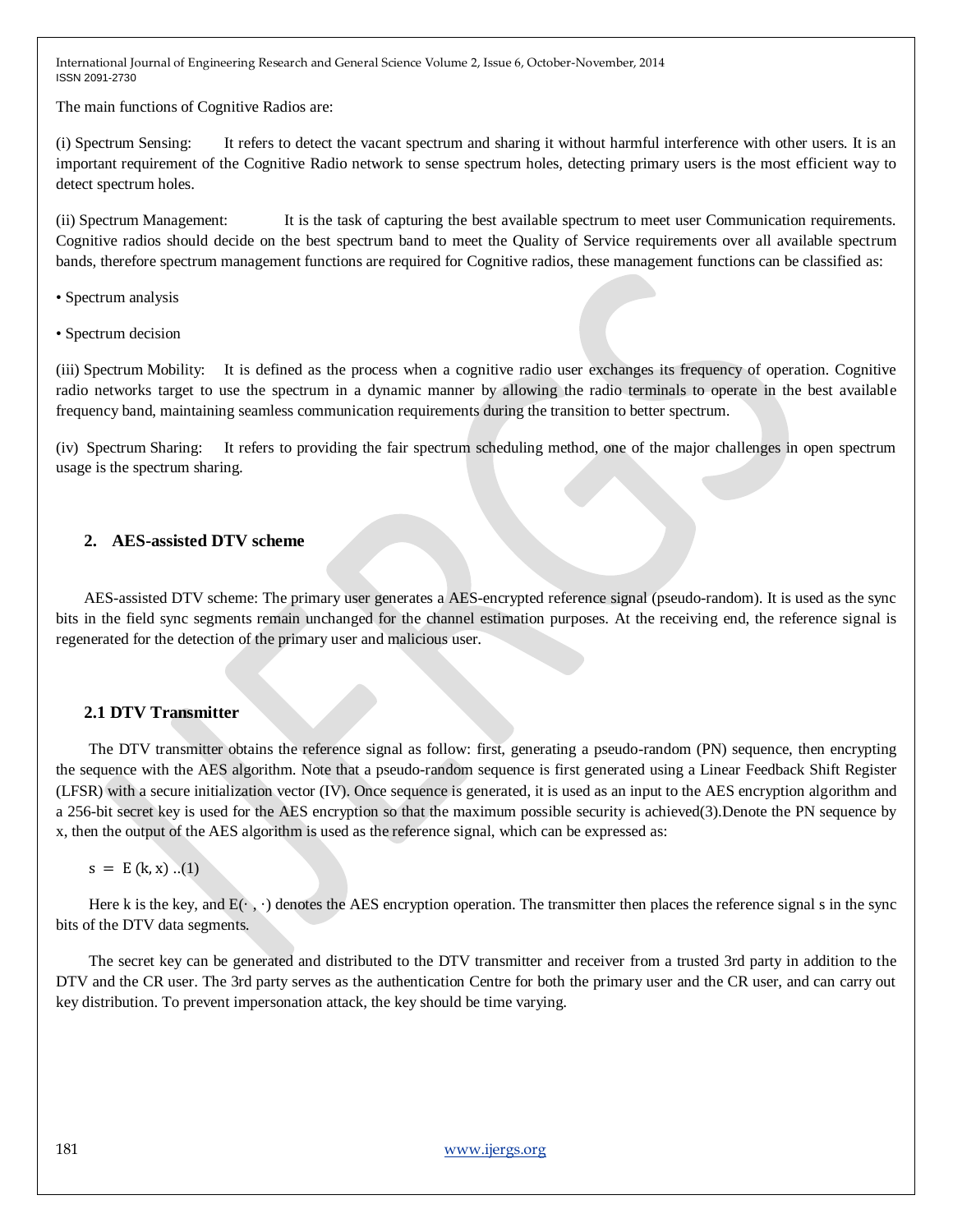

Fig. 1.DTV Transmitter.

## **2.2 DTV Receiver**

The receiver regenerates the encrypted reference signal, with the secret key and IV that are shared between the transmitter and the receiver(3). A correlation detector is employed, where for primary user detection, the receiver evaluates the cross correlation between the received signal r and the regenerated reference signal s; for malicious user detection, the receiver further evaluates the autocorrelation of the received signal r.

The cross-correlation of two random variables x and y is defined as:

 $Rxy =  = E(xy * }.$ ...(2)

PUEA, the received signal can be modeled as :

 $r = \alpha s + \beta m + n(3)$ 

Where s is the reference signal, m is the malicious signal, n is the noise,  $\alpha$  and  $\beta$  are binary indicators for the presence of the primary user and malicious user, respectively. More specifically,  $α = 0$  or 1 means the primary user is absent or present, respectively; and  $\beta = 0$  or 1 means the malicious user is absent or present, respectively.



Fig. 2.DTV Receiver.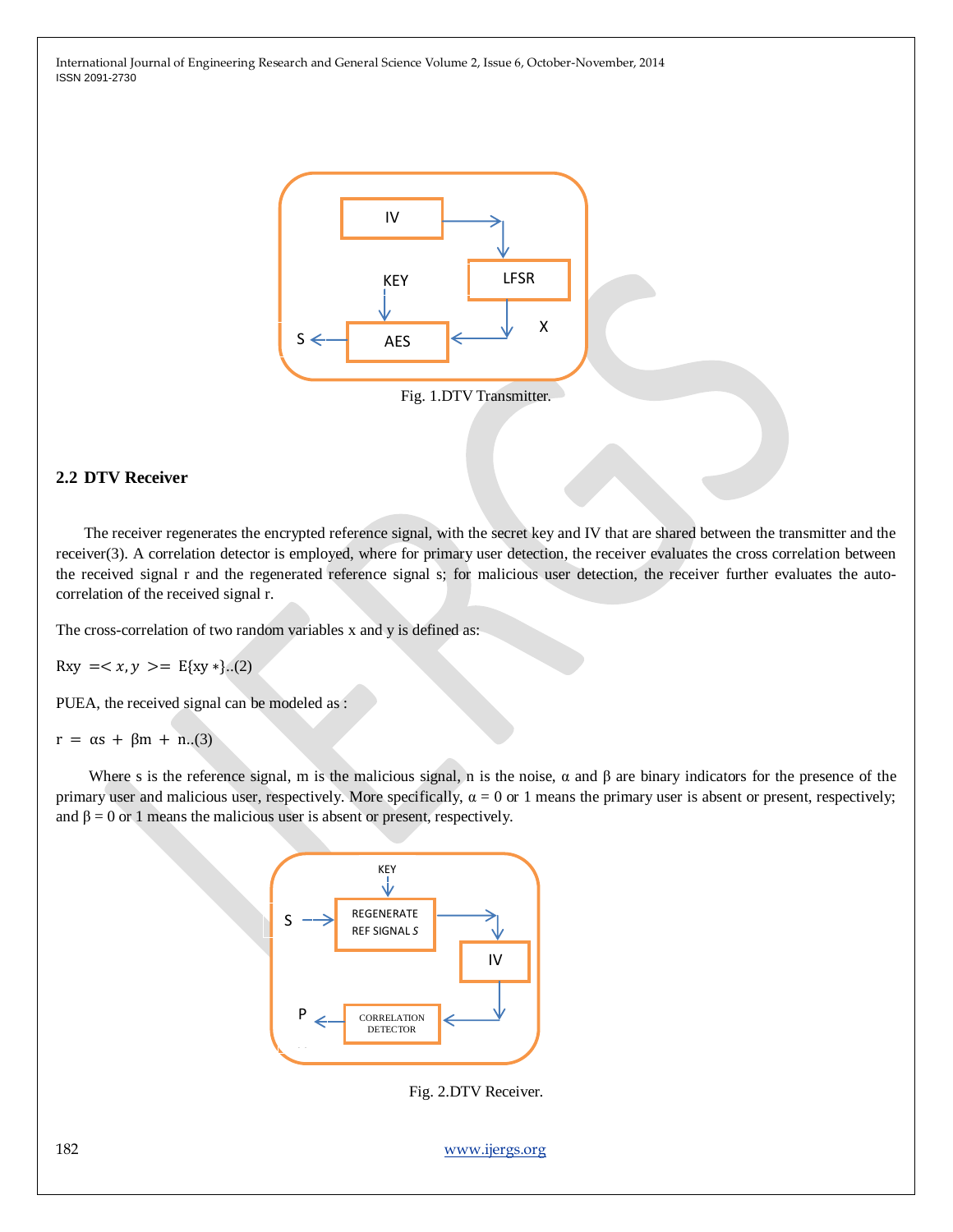1) Detection of the Primary User: To detect the presence of the primary user, the receiver evaluates the cross-correlation between the received signal r and the reference signal s,

 $Rrs = r, s \geq \alpha \leq s, s \geq \beta \leq m, s \geq + \leq n, s \geq \alpha \leq 2s \ldots (4)$ 

Where σ2s is the primary user's signal power, and s, m, n are assumed to be independent with each other and are of zero mean. Depending on the value of  $\alpha$  in, the receiver decides whether the primary user is present or absent.

2) Detection of the Malicious User: For malicious user detection, the receiver further evaluates the auto-correlation of the received signal r,

 $Rrr = \langle r, r \rangle = \alpha^2 \langle s, s \rangle + \beta^2 \langle m, m \rangle + \langle n, n \rangle = \alpha^2 \sigma^2 + \beta^2 \sigma^2 + \sigma^2$ 

Where  $\sigma$ 2m and  $\sigma$ 2 n denote the malicious user's signal power and the noise power.

#### **3. Primary user emulation attack(PUEA):**

One of the major technical challenges regarding spectrum sensing is the problem of accurately distinguishing primary user signals from secondary user signals. In cognitive radio networks, primary users possess the priority to access the channel, while secondary users must always relinquish access to the channel over to the primary user and ensure that no interference is generated. Consequently, if a primary user begins to transmit across a frequency band occupied by a secondary user, the secondary user is required to leave that specific spectral band immediately. Conversely, when there is no primary user activity present within a frequency range, all the secondary users possess equal opportunity to the unoccupied frequency channel (5). Based on this principle, there exists the potential for malicious secondary users to mimic the spectral characteristics of the primary users in order to gain priority access to the wireless channels occupied by other secondary users. This scenario is referred to in the literature as primary user emulation (PUE).

#### 3.1 **PUE Example**

In this network, there are three normal secondary users, named D1, D2 and D3. They are communicating with each other using the "white space" channels. D1 and D2 are using Channel 1, D2 and D3 are using Channel 2, and D1 and D3 are using Channel 3. At this time, a malicious secondary user, i.e., a primary user emulator appears on Channel 3. Since this malicious secondary user mimics the spectral characteristics of the primary users, D1 and D3 think that there is a primary user transmitting on this channel. According to the criteria of dynamic spectrum access network, D1 and D3 have to leave Channel 3 immediately. However, the other two channels are both occupied by the other users right now, so they cannot find any other available channels to continue their communication, making the connection terminated.



Fig. 3. Primary user emulation attack functions

.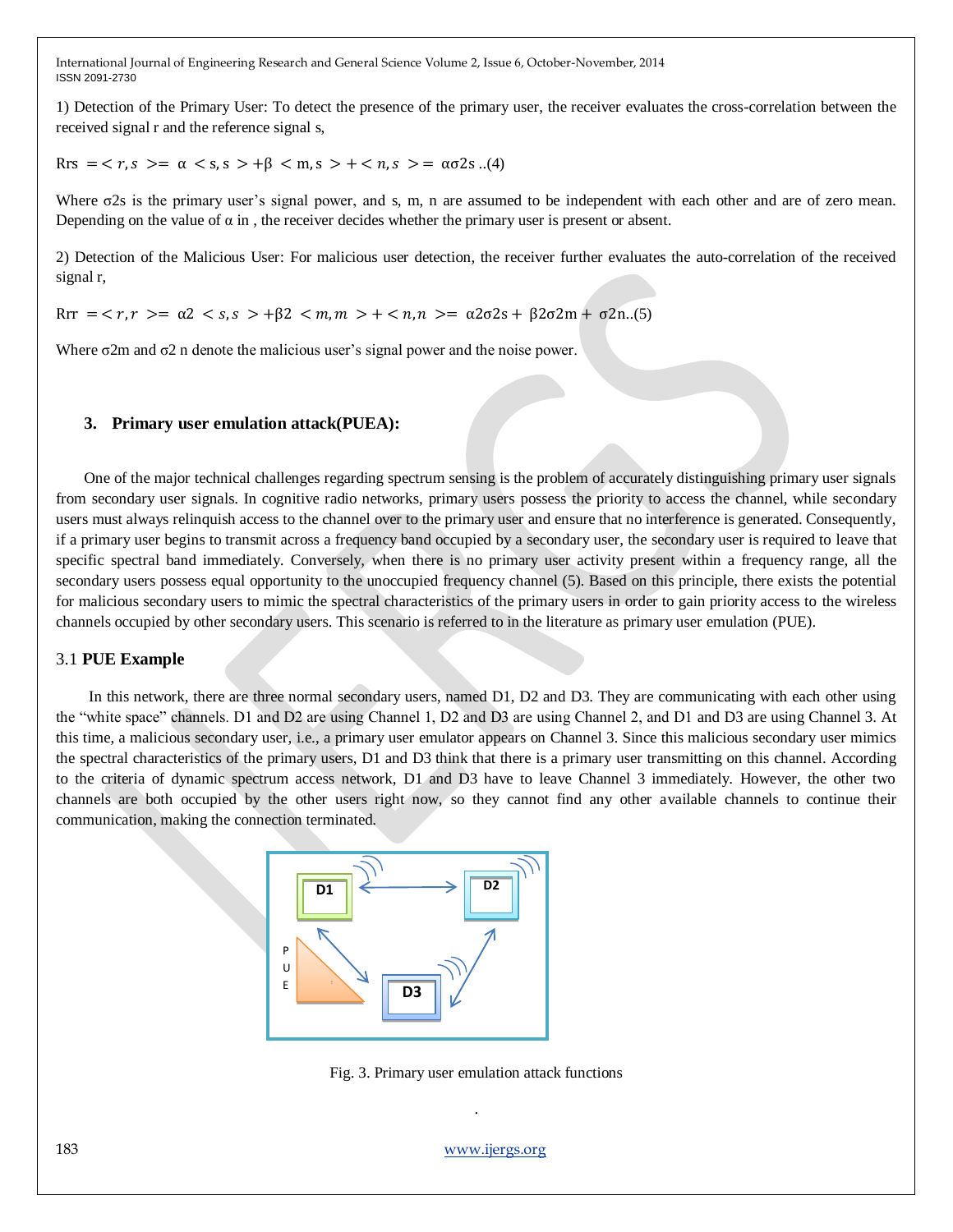## **3.2 Impact of PUE on DSA Networks:**

There are several outcomes that can be incurred by PUE attacks in a dynamic spectrum access network:

• Unstable Connections: A network is frequently attacked by a primary user emulator, the secondary users in this network always have to leave their current channels and seek new channels. However, it is very likely that other channels are also occupied, so their connections have to be terminated.

• Spectrum Under-utilization: The original purpose of dynamic spectrum access is to address the problem of spectrum scarcity caused by FCC's fixed spectrum allocation.

In DSA, the secondary users can temporarily borrow unoccupied licensed spectrum (6). However, if there are several primary user emulators in the network; it is possible that all the available licensed channels are occupied by them, so the normal SU cannot find any channels to borrow. If it is the case, then the problem of spectrum scarcity is not solved at all.

• Denial of Service: When a secondary user wants to transmit some data, it has to go through a request and acknowledgement process. However, if all the channels are occupied by the primary user emulators, the normal SU cannot even find a channel to send a request, so their service will be denied.

• Interference with Primary Users: Although the PUE attacks are solely aimed at secondary users, and the primary user emulators are supposed to obey the rule that they will not cause any interferences with the primary users. However, in a dynamic spectrum access network, the PU and SU exit in the same network, so any user's activates would have some impact on the others. Especially since primary user emulators mimic the spectral characteristics of the primary users, their transmission power is usually higher than that of the normal secondary users, so it can cause an interference with the primary users.

It is noted that PUE is different from traditional jamming in wireless networks. The malicious users do not aim to cause significant interference to the secondary users. The objective of the malicious users is to cause the secondary users to vacate the spectrum by having them believe that primary transmission is in progress. Thus, when PUE is successfully detected, the secondary users do not suffer degradation in the quality of their communication due to the transmission from the malicious users.

#### **3.3 Classification of Attackers**

Since the security problem caused by PUE attacks was identified, different types of PUE attacks have been studied (7).

We now introduce different types of PUE attackers associated with their classification criteria.

- Selfish & Malicious Attackers: A selfish attacker aims at stealing bandwidth from legitimate SUs for its own transmissions.
- Power-Fixed & Power-Adaptive Attackers: The ability to emulate the power levels of a primary signal is crucial for PUE attackers, because most of the SUs employ an energy detection technique in spectrum sensing. A power fixed attacker uses an invariable predefined power level regardless of the actual transmitting power of the Pus and the surrounding radio environment.
- Static & Mobile Attackers: The location of a signal source is also a key characteristic to verify the identity of an attacker. A static attacker has a fixed location that would not change in all round of attacks.

#### **3.3.1 Impact of PUE attacks on CR Networks**

The presence of PUE attacks causes a number of troubles problems for CR networks. The list of potential consequences of PUE attacks is: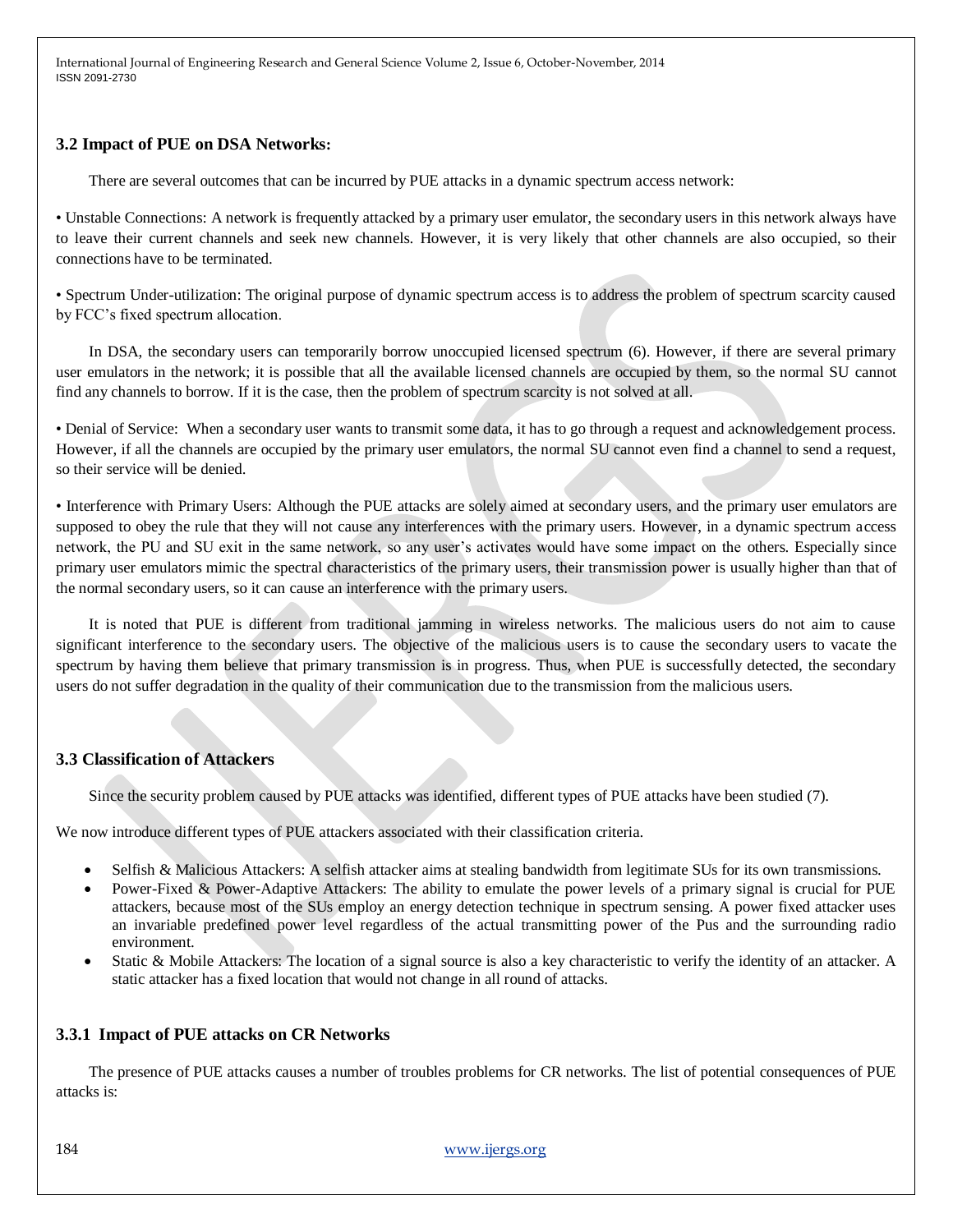• Bandwidth waste: The ultimate objective of deploying CR networks is to address the spectrum under-utilization that is caused by the current fixed spectrum usage policy.

By dynamically accessing the spectrum "holes" are able to retrieve these otherwise wasted spectrum resources. However, PUE attackers may steal the spectrum "holes" from the SUs, leading to spectrum bandwidth waste again.

• QoS degradation: The appearance of a PUE attack may severely degrade the Quality-of-Service (QoS) of the CR network by destroying the continuity of secondary services. For instance, a malicious attacker could disturb the on-going services and force the SUs to constantly change their operating spectrum bands. Frequent spectrum handoff will induce unsatisfying delay and jitter for the secondary services.

• Connection unreliability: If a real time secondary service is attacked by a PUE attacker and finds no available channel when performing spectrum handoff, the service has to be dropped. This real time service is then terminated due to the PUE attack. In principle, the secondary services in CR networks inherently have no guarantee that they will have stable radio resource because of the nature of dynamic spectrum access. The existence of PUE attacks significantly increases the connection unreliability of CR networks.

• Denial of Service: Consider PUE attacks with high attacking frequency; then the attackers may occupy many of the spectrum opportunities. The SUs will have insufficient bandwidth for their transmissions, and hence, some of the SU services will be interrupted. In the worst case, the CR network may even find no channels to set up a common control channel for delivering the control messages. As a consequence, the CR network will be suspended and unable to serve any SU. This is called Denial of Service (DoS) in CR networks.

• Interference with the primary network: Although a PUE attacker is motivated to steal the bandwidth from the SUs, there exists the chance that the attacker generates additional interference with the primary network.

# **4. DEFENCE AGAINST PUE ATTACK:**

A reliable AES-encrypted DTV scheme, in which an AES-encrypted reference signals, is produced. It is used as the sync bytes of each DTV data frame. With the help of this a shared secret between the transmitter and the receiver, the reference signal can be regenerated at the receiver. It can then be used to accomplish precise detection of authorized PUs. This proposal necessitates no modification in hardware or system structure except of a plug-in AES chip. It can also be applied to today's DTV system directly to diminish PUEA, and achieve efficient spectrum sharing.

In the DTV system, the generated AES encrypted reference signal is also used for synchronization purposes at the authorized receivers. The proposed representation diminishes PUEA, enabling robust system operation, and guarantees resourceful spectrum sharing. The efficiency of the proposed approach is verified through both mathematical derivations. The PU generates a pseudorandom AES-encrypted reference signal there by highlighting that synchronization is definite in the proposed model.

## **4.1. EVALUATION FOR PRIMARY USER DETECTION**

The system performance for primary user detection, under H0 and H1, through the evaluation of the false alarm rate Pf and the miss detection probability Pm. The false alarm rate Pf is the conditional probability that the primary user is considered to be present, when it is actually absent,

 $Pf = Pr(H1|H0) ... (6)$ 

The miss detection probability Pm is the conditional probability that the primary is considered to be absent, when it is present,

 $Pm = Pr(H0|H1)...(7)$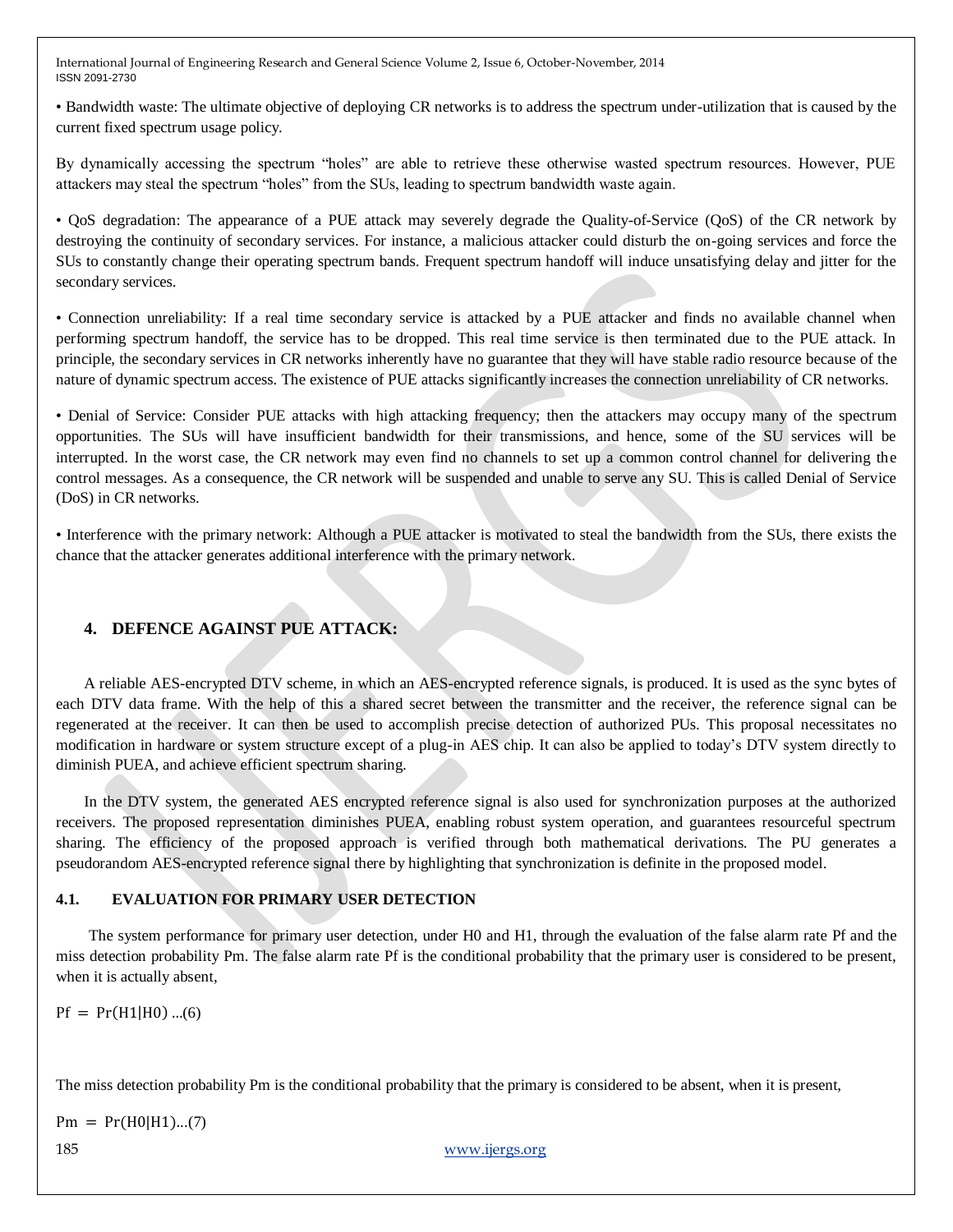# **4.2 EVALUATION FOR MALICIOUS USER DETECTION**

The system performance for primary user detection(6), under H0 and H1, through the evaluation of False Alarm Rate and Miss Detection Probability for Malicious User Detection(7).Define P f,0 and P f,1 as the false alarm rate when  $\alpha = 0$  or  $\alpha = 1$ , respectively,

 $Pf, 0 = Pr$ <sup>[2]</sup>[H01| H00).. (8)

 $Pf$ , 1 =  $Pr(H11|H10)...(9)$ 

The overall false alarm rate is given by:

 $Pf = POPf, 0 + (1 - PO)Pf, 1 ... (10)$ 

where P0 is the probability that  $\hat{\alpha} = 0$ , i.e.,

P0 =  $(1 - Pf)P(\alpha = 0) + Pm P(\alpha = 1)...(11)$ 

Similarly, the miss detection probabilities can be defined as Pm,0 and Pm,1, when the primary user is absent and present, respectively,

Pm,0= Pr(H00|H01). ..(12)

 $Pm, 1 = Pr(H10|H11)...(13)$ 

The overall malicious node miss detection probability is defined as:

 $Pm = P0Pm, 0 + (1 - P0) Pm, 1... (14)$ 



Fig. 4.Evaluation of primary user emulation attack.